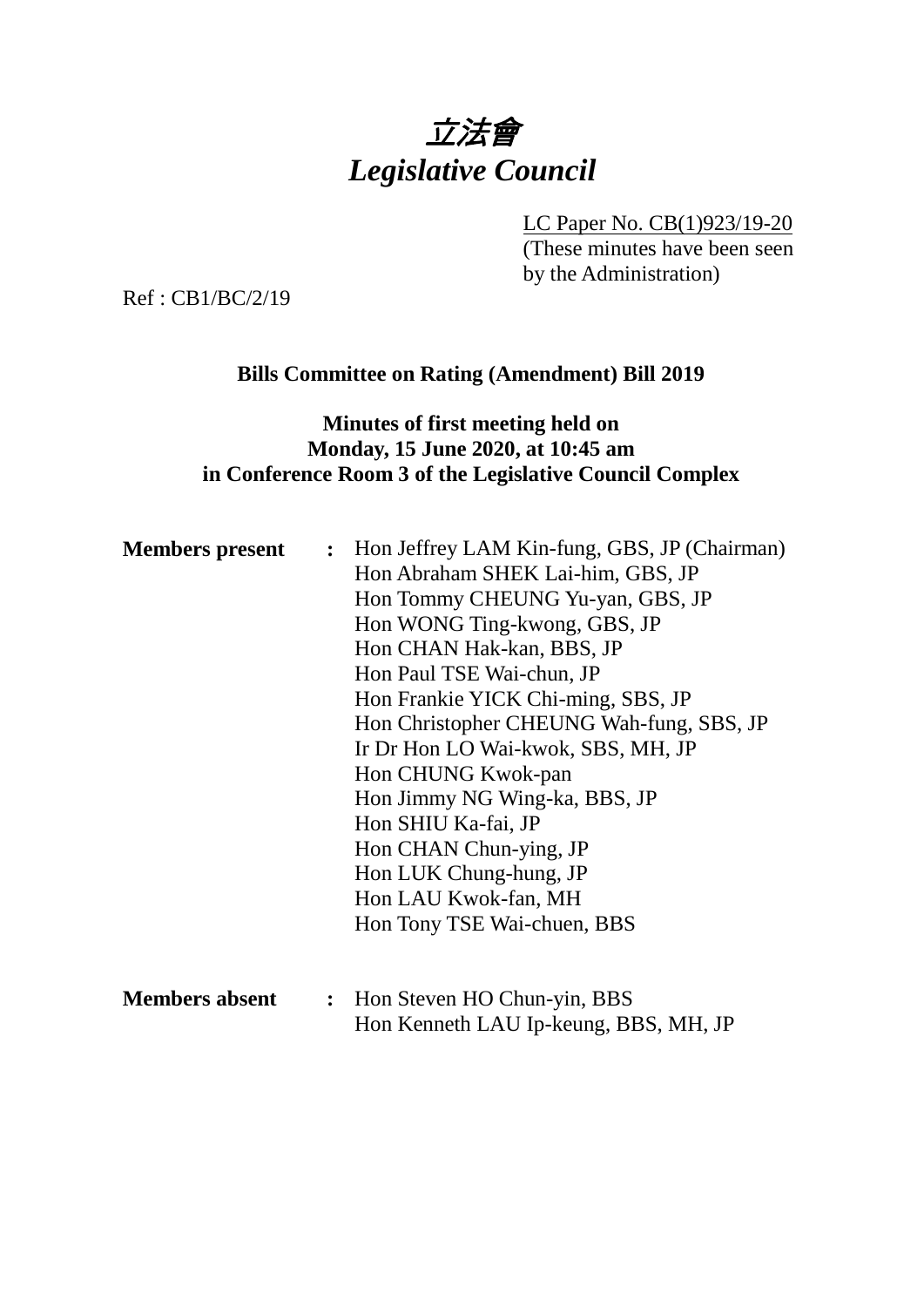| <b>Public Officers</b><br>attending | $\ddot{\cdot}$ | <u>Agenda item II</u>                                                                                                                            |
|-------------------------------------|----------------|--------------------------------------------------------------------------------------------------------------------------------------------------|
|                                     |                | <b>Transport &amp; Housing Bureau</b>                                                                                                            |
|                                     |                | Mrs Alice CHEUNG, JP<br>Deputy Secretary for Transport & Housing<br>(Housing)/Deputy Director of Housing (Strategy)<br><b>Housing Department</b> |
|                                     |                | Miss Joyce KOK<br>Principal Assistant Secretary (Housing) (Private<br>Housing)/Assistant Director (Private Housing)<br><b>Housing Department</b> |
|                                     |                | Miss Tracey LI<br>Senior Administrative Officer (Private Housing)1<br><b>Housing Department</b>                                                  |
|                                     |                | <b>Rating and Valuation Department</b>                                                                                                           |
|                                     |                | Mr IP Pak-keung, JP<br><b>Assistant Commissioner (Rating and Valuation)</b>                                                                      |
|                                     |                | Ms Kelly LAM<br><b>Principal Valuer (Rating Division)</b>                                                                                        |
|                                     |                | Department of Justice                                                                                                                            |
|                                     |                | Ms Rayne CHAI<br><b>Senior Assistant Law Draftsman</b>                                                                                           |
|                                     |                | Mr Gary LI<br>Senior Government Counsel (Acting)                                                                                                 |
| <b>Clerk in attendance</b>          | $\mathbf{r}$   | Mr Derek LO<br>Chief Council Secretary (1)5                                                                                                      |
|                                     |                | <b>Staff in attendance : Ms Vanessa CHENG</b><br><b>Assistant Legal Adviser 5</b>                                                                |

Ms Anki NG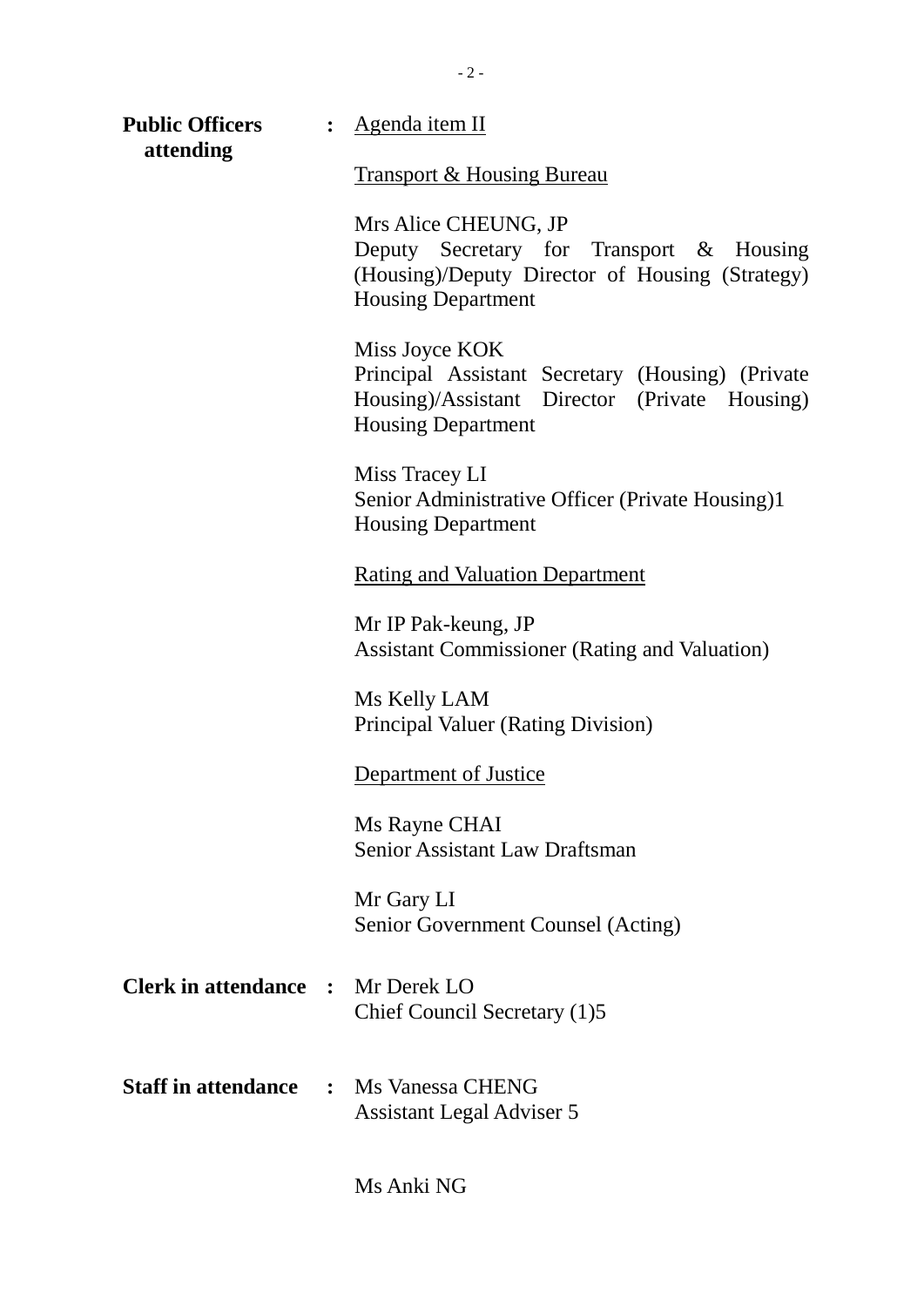## Council Secretary (1)5

#### Ms Michelle NIEN Legislative Assistant (1)5

#### Action

## **I Election of Chairman**

Mr Abraham SHEK, the member who had the highest precedence in the Council among members of the Bills Committee on Rating (Amendment) Bill 2019 ("the Bills Committee") present at the meeting, presided over the election of Chairman of the Bills Committee. He invited nominations for the chairmanship.

2. Mr CHAN Hak-kan nominated Mr Jeffrey LAM and the nomination was seconded by Mr Christopher CHEUNG. Mr Jeffrey LAM accepted the nomination. There being no other nomination, Mr Jeffrey LAM was declared Chairman of the Bills Committee. Mr LAM took the chair.

3. Members agreed that it was not necessary to elect a Deputy Chairman.

### **II Meeting with the Administration**

| (LC Paper No. CB(3)811/18-19                                         | — The Bill                                                                                                 |
|----------------------------------------------------------------------|------------------------------------------------------------------------------------------------------------|
| File Ref: HDCR4-3/PH/10-5/30                                         | — Legislative Council Brief<br>issued by the Transport and<br><b>Housing Bureau</b>                        |
| LC Paper No. $LS4/19-20$                                             | — Legal Service Division Report                                                                            |
| LC Paper No. $CB(1)751/19-20(01)$                                    | — Mark-up copy of the Bill<br>prepared by the Legal Service<br>Division (Restricted<br>to<br>members only) |
| LC Paper No. $CB(1)751/19-20(02)$                                    | — Assistant Legal Adviser's letter<br>dated 8 November 2019 to the<br>Administration                       |
| LC Paper No. $CB(1)751/19-20(03)$ — Assistant Legal Adviser's letter | dated 13 May 2020 to the<br>Administration                                                                 |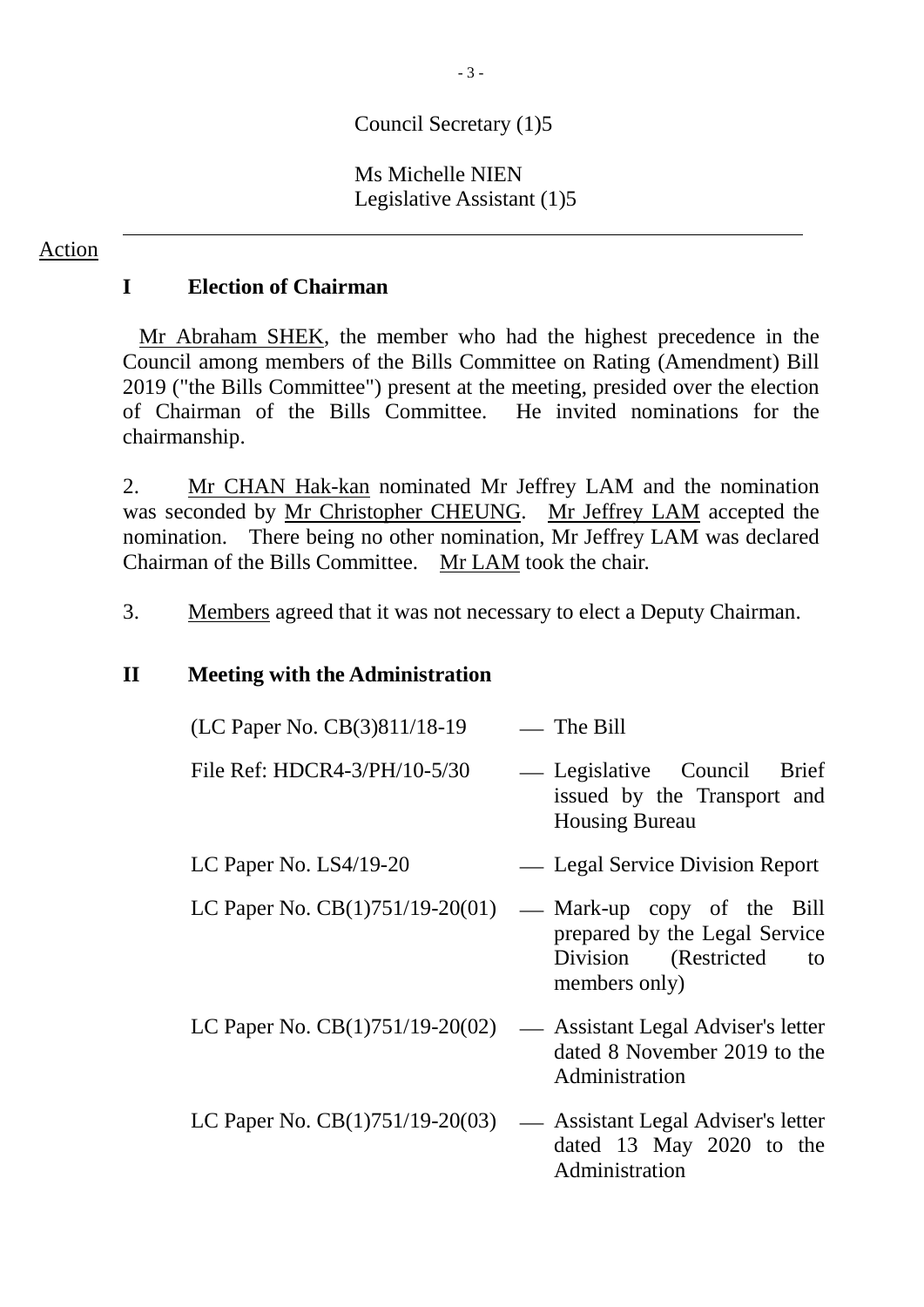| LC Paper No. $CB(1)751/19-20(04)$ — Letter from the Administration<br>dated 9 June 2020 responding<br>to the letters from Assistant<br>Legal Adviser dated<br>8 November 2019 and 13 May<br>2020 |
|--------------------------------------------------------------------------------------------------------------------------------------------------------------------------------------------------|
| LC Paper No. $CB(1)751/19-20(05)$ — Paper on Rating (Amendment)                                                                                                                                  |

LC Paper No.  $CB(1)751/19-20(05)$  — Paper on Rating (Amendment) Bill 2019 prepared by the Legislative Council Secretariat (background brief))

4. The Bills Committee deliberated (index of proceedings in the **Appendix**).

## Time constraints for scrutinizing the Bill

5. Members noted that if the Second Reading debate of the Rating (Amendment) Bill 2019 ("the Bill") was to resume at the last Council meeting of 15 July 2020 before the prorogation of the Sixth Legislative Council ("LegCo"), the Bills Committee should complete its work by the end of June and report to the House Committee on or before 3 July 2020.

6. Members discussed the work of the Bills Committee. Mr LUK Chung-hung expressed support for the Bill. Mr LUK, Mr CHAN Hak-kan and Mr Tony TSE considered that the Bills Committee should endeavour to complete the scrutiny of the Bill by expediting its work as far as possible. Mr WONG Ting-kwong opined that the Bills Committee should receive public views on the Bill before it proceeded to scrutinize its provisions in detail. Mr Abraham SHEK and Mr CHUNG Kwok-pan expressed great reservation on the feasibility of completing scrutiny of the Bill within such a short period of time.

Follow-up actions to be taken by the Administration

7. The Administration was requested to provide the following information:

## *Information on unsold units*

(a) the method of calculating the purported 10 000 units of unsold first-hand private residential units in completed projects as at 31 March 2020 and the distribution of these unsold units by unit size;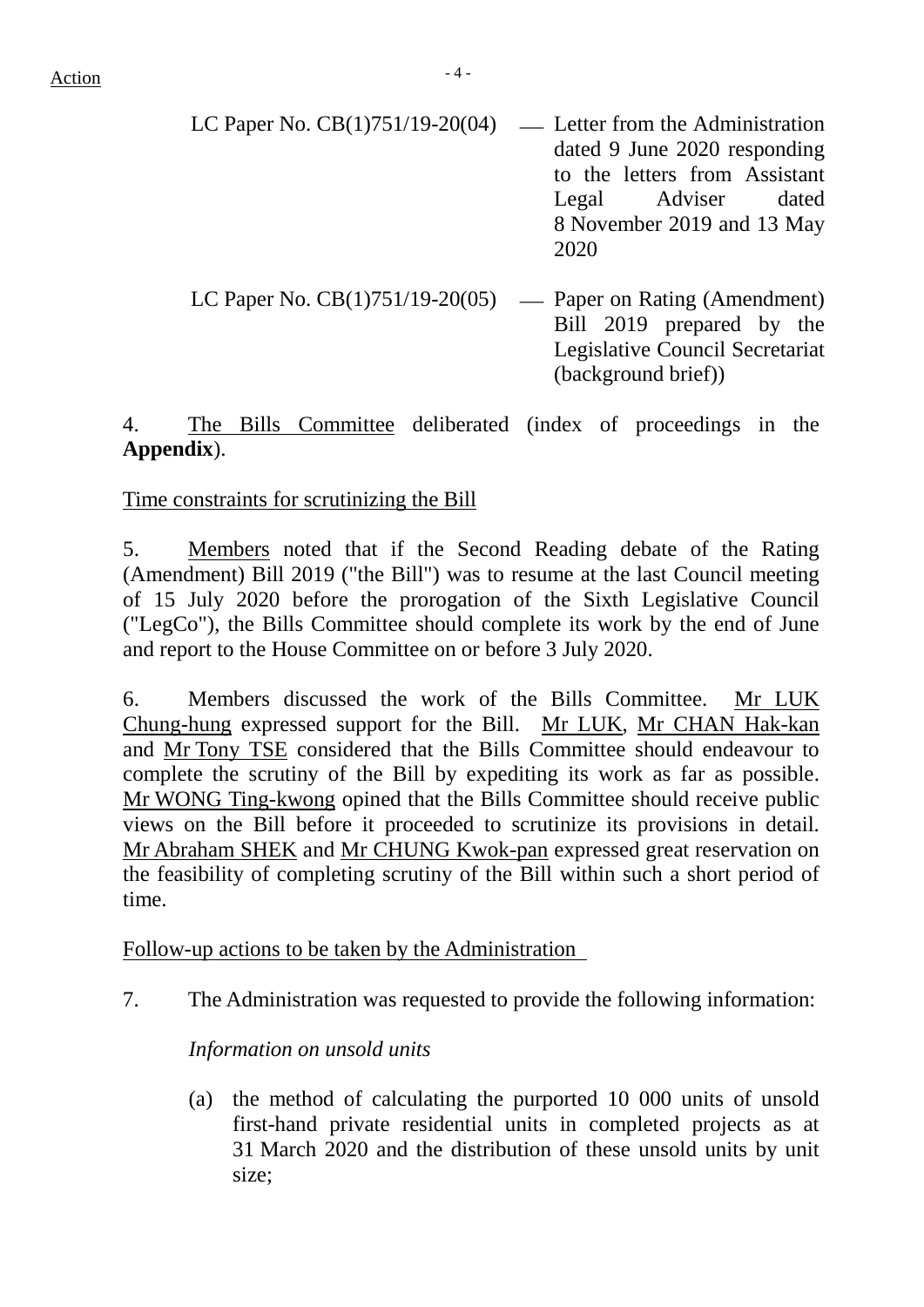- (b) analysis of the unsold first-hand private residential units in completed projects in the past 10 years, including the actual number of unsold units each year vis-à-vis the number of transactions of first-hand private residential units that took place each year, the reasons for such units to remain unsold, and the extent to which the unsold units were normal work-in-progress units to ascertain the extent of hoarding, if any, of first-hand private residential units in completed projects;
- (c) the total number of government quarters units and the number and percentage of vacant units;

#### *Coverage and exemption*

- (d) the reasons for proposing to charge Special Rates on first-hand private residential units with Occupation Permits ("OPs") issued for 12 months or more which remain unsold and have not been rented out for more than 183 days during the past 12 months, and whether the Administration had considered that those units might not be readily rented out as they would not be ready for occupation by tenants before the issue of Certificates of Compliance ("CCs") and renovation by first-owners;
- (e) arising from (d) above, an account of the nature of OPs and CCs, and their respective requirements that the first-owners have to comply with after their issue and before the first-hand private residential units were ready for rental purpose;
- (f) arising from (d) and (e) above, the typical period of time between the issue of OPs of first-hand private residential units and the subsequent issue of their CCs;
- (g) the basis of exempting from the Special Rates a tenement under a stamped tenancy agreement at a rent not less than the market rent for not less than 183 days in aggregate during the reporting period, and reasons for setting the said threshold of 183 days but not shorter or longer;
- (h) arising from (g) above, whether and how the Administration would provide information relating to the market rent to first-owners to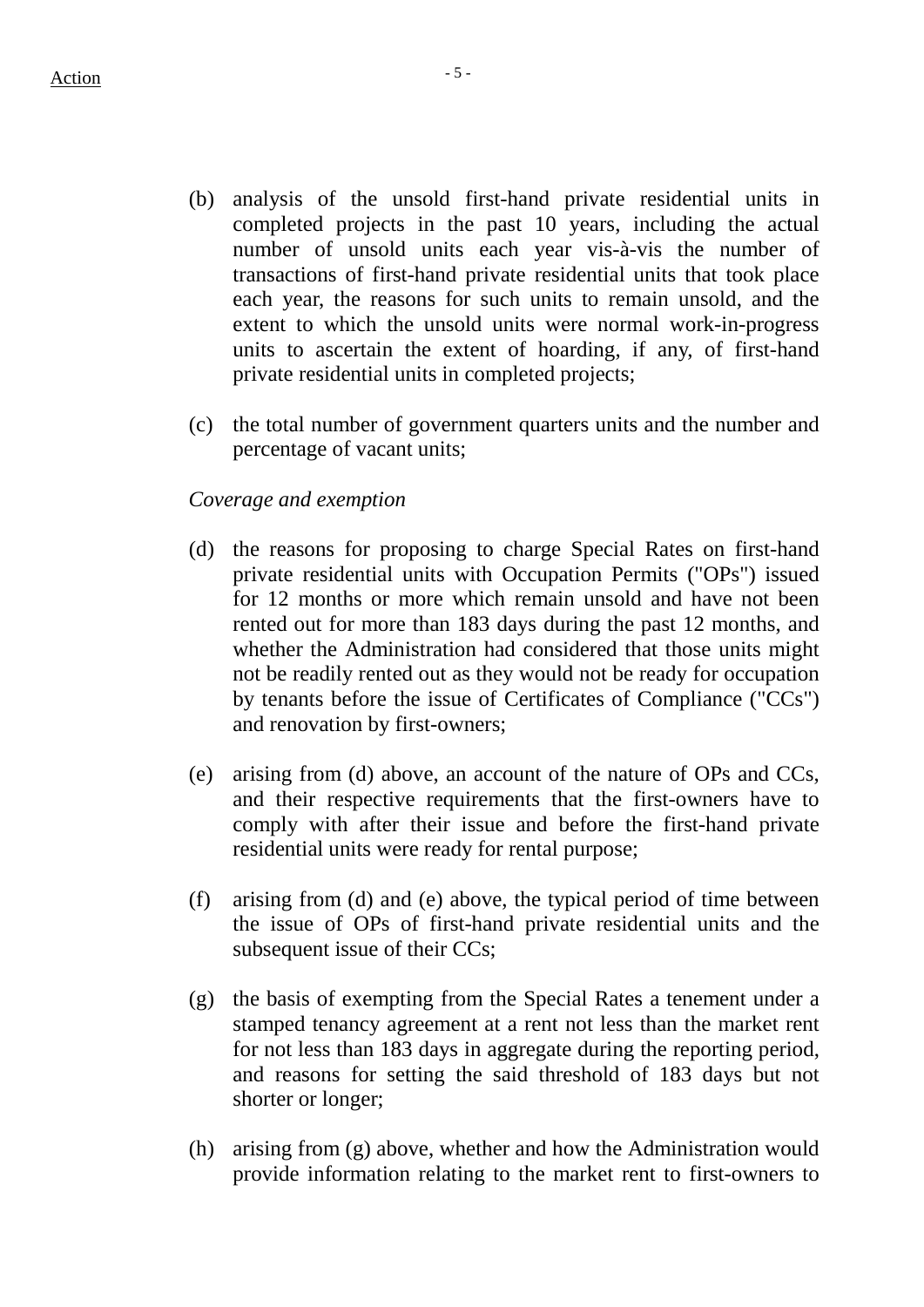facilitate their compliance with the exemption requirement;

*Policy objectives and alternatives*

- (i) the number of unsold first-hand private residential units which would be regarded by the Administration as normal and reasonable;
- (j) considering that the Special Rates was a new tax, the alternatives, if any, that the Administration had considered as means to combat the unreasonable hoarding of first-hand private residential units and the reasons for choosing the Special Rates regime over these alternatives;

#### *Other issues*

- (k) whether and how the proposed Special Rates regime would be consistent with Article 6 of the Basic Law in relation to protecting the right of private ownership of property in accordance with law;
- (l) details of the public consultation conducted by the Administration following the announcement of the proposed introduction of Special Rates on 29 June 2018, including when the consultation took place and who the consulted stakeholders were; and
- (m) the English version of the PowerPoint presentation materials tabled at the meeting on 15 June 2020.

In addition, the Secretary for Transport and Housing was requested to attend the Bills Committee meetings in future to facilitate members' deliberations on policy issues of the Bill.

(*Post-meeting note*: Supplementary information provided by the Administration was issued to members in electronic form vide LC Paper No. CB(1)790/19-20(02) on 22 June 2020.)

#### Date of next meeting

8. The Chairman said that he would consider members' views regarding the work of the Bills Committee and revert to members after fixing the date for the next meeting with the Clerk.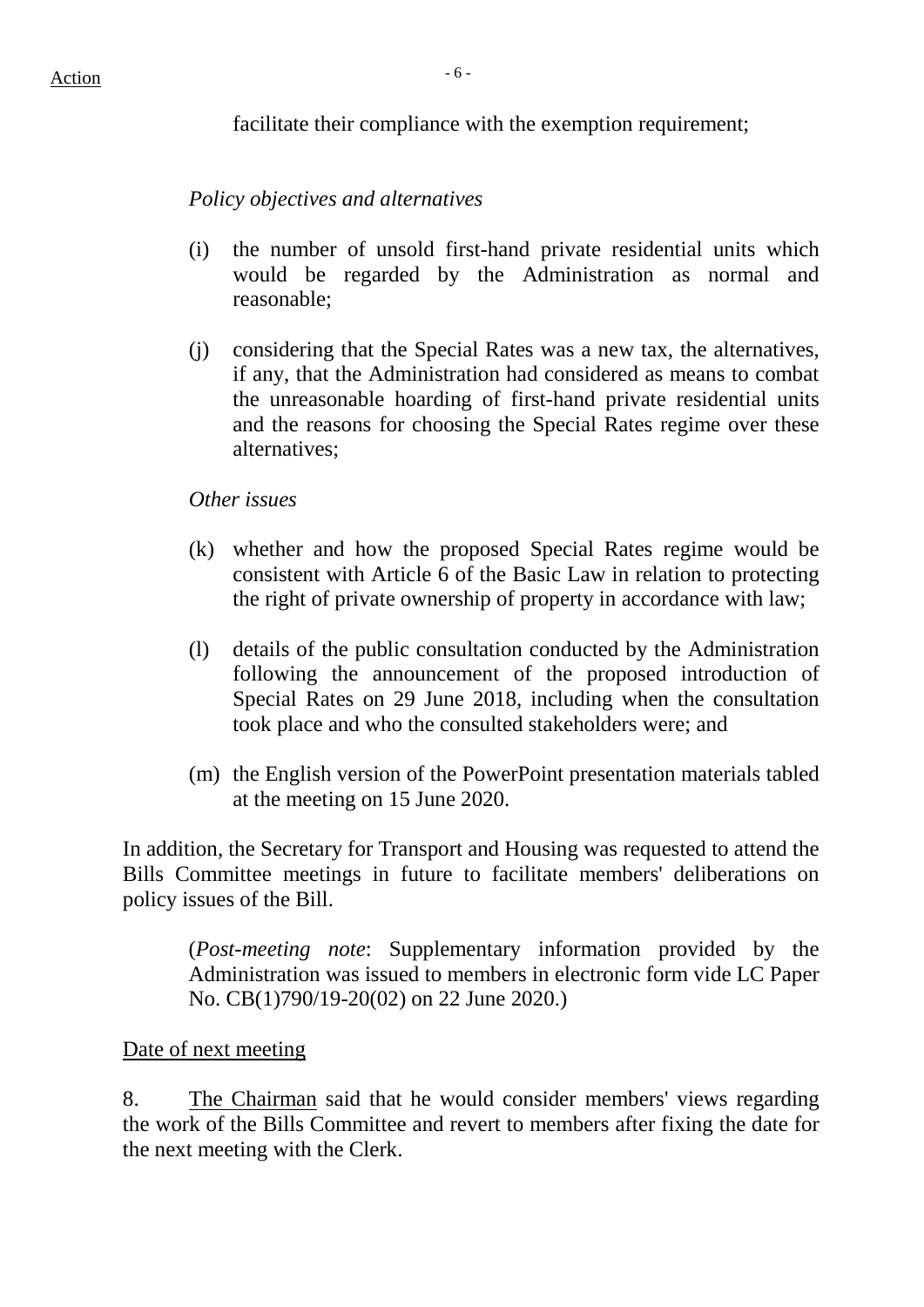*(Post-meeting note:* The notice and agenda for the meeting on 23 June 2020 were issued to members vide LC Paper No. CB(1)773/19-20 on 16 June 2020.)

## **III Any other business**

9. There being no other business, the meeting ended at 12:57 pm.

Council Business Division 1 Legislative Council Secretariat 14 August 2020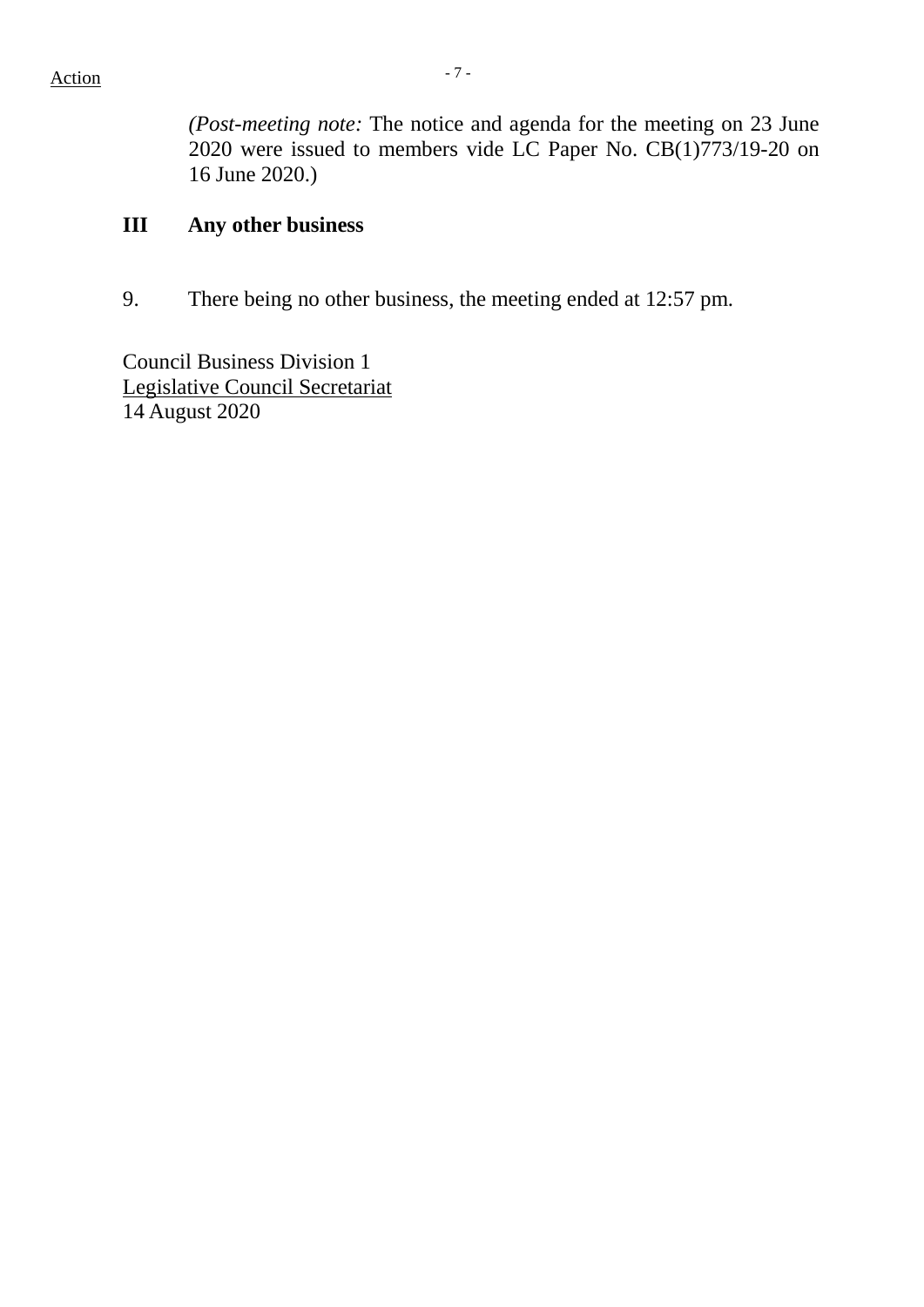#### **Proceedings of first meeting of the Bills Committee on Rating (Amendment) Bill 2019 on Monday, 15 June 2020, at 10:45 am in Conference Room 3 of the Legislative Council Complex**

| <b>Time</b><br>marker | <b>Speaker</b>                                                                                                                                                                               | Subject(s)                                                                                                                                                                                                                                                                                                                                                                                                                                                                                                                                                                                                                                                                                                                                              | <b>Action</b><br>required          |
|-----------------------|----------------------------------------------------------------------------------------------------------------------------------------------------------------------------------------------|---------------------------------------------------------------------------------------------------------------------------------------------------------------------------------------------------------------------------------------------------------------------------------------------------------------------------------------------------------------------------------------------------------------------------------------------------------------------------------------------------------------------------------------------------------------------------------------------------------------------------------------------------------------------------------------------------------------------------------------------------------|------------------------------------|
|                       |                                                                                                                                                                                              | Agenda item I - Election of Chairman and Deputy Chairman                                                                                                                                                                                                                                                                                                                                                                                                                                                                                                                                                                                                                                                                                                |                                    |
| $000402 -$<br>000516  | Mr Abraham SHEK<br>Mr CHAN Hak-kan<br>Mr Jeffrey LAM<br>Mr<br>Christopher<br><b>CHEUNG</b>                                                                                                   | <b>Election of Chairman</b>                                                                                                                                                                                                                                                                                                                                                                                                                                                                                                                                                                                                                                                                                                                             |                                    |
|                       | Agenda item II - Meeting with the Administration                                                                                                                                             |                                                                                                                                                                                                                                                                                                                                                                                                                                                                                                                                                                                                                                                                                                                                                         |                                    |
| $000517 -$<br>000950  | Chairman<br>Mr CHAN Hak-kan<br>Mr Abraham SHEK<br>Mr<br><b>LUK</b><br>Chung-hung<br>Administration                                                                                           | Discussion on provision of the updated number of<br>unsold first-hand private residential units in completed<br>projects by the Administration.<br>The Administration advised that the number of unsold<br>first-hand private residential units in completed<br>projects as at 31 March 2020 was around 10 000 units.<br>Mr Abraham SHEK requested the Administration to<br>provide information on the method of calculating the<br>purported 10 000 units of unsold first-hand private<br>residential units in completed projects as at 31 March<br>2020 and the distribution of these unsold units by unit<br>size.<br>The Chairman invited members' views on the time<br>required for scrutinizing the Rating (Amendment) Bill<br>2019 ("the Bill"). | Paragraph $7(a)$<br>of the minutes |
| $000951 -$<br>002425  | Chairman<br>Mr Jimmy NG<br>Mr<br><b>LUK</b><br>Chung-hung<br>Mr Abraham SHEK<br><b>CHUNG</b><br>Mr<br>Kwok-pan<br>Mr CHAN Hak-kan<br>Mr Tony TSE<br><b>WONG</b><br>Mr<br>Ting-kwong<br>Clerk | Discussion on the legislative timetable and the time<br>required for scrutinizing the Bill.                                                                                                                                                                                                                                                                                                                                                                                                                                                                                                                                                                                                                                                             |                                    |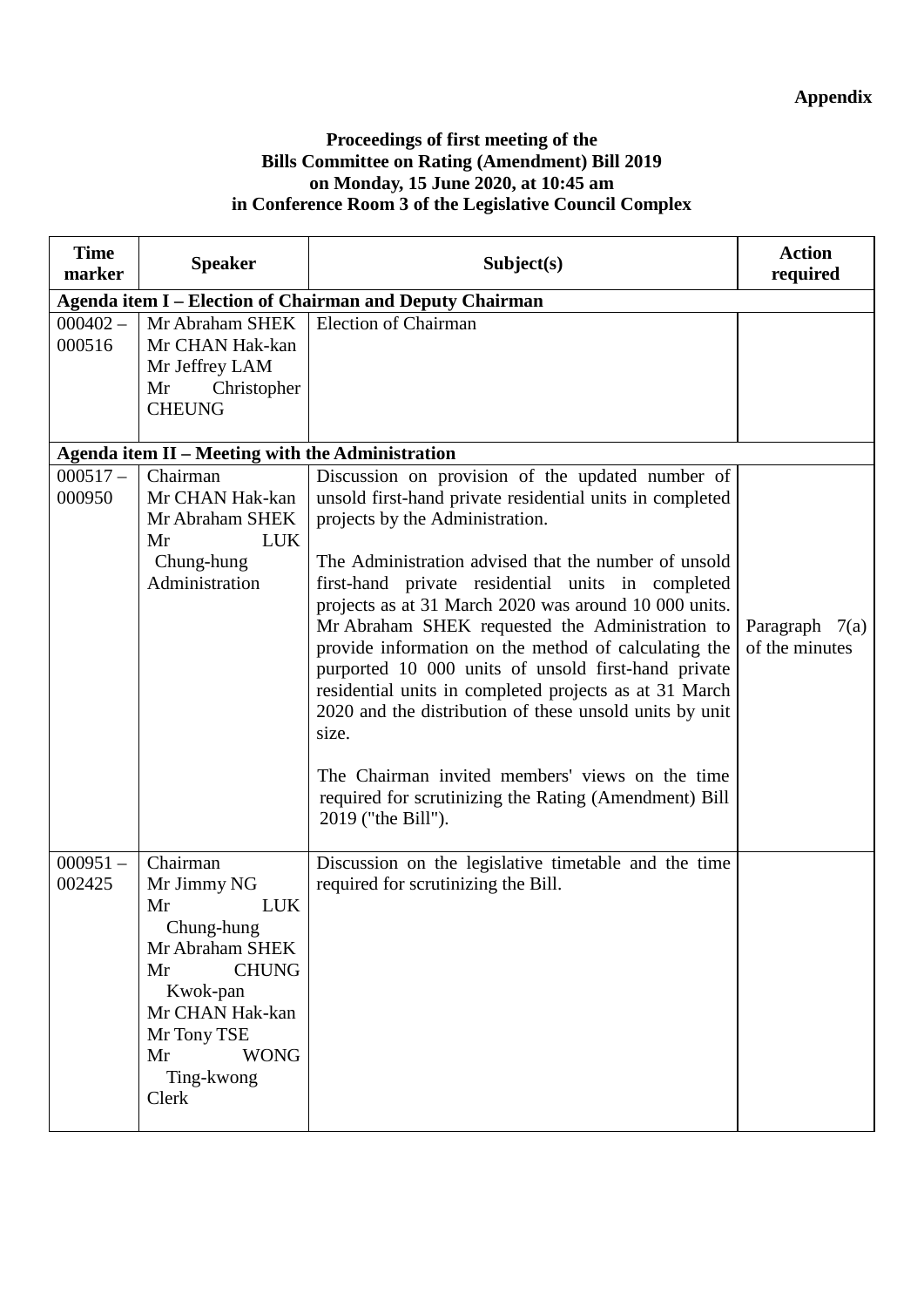| <b>Time</b><br>marker | <b>Speaker</b>                                | Subject(s)                                                                                                                                                                                                                                                                                                                                                                                                                                                | <b>Action</b><br>required           |
|-----------------------|-----------------------------------------------|-----------------------------------------------------------------------------------------------------------------------------------------------------------------------------------------------------------------------------------------------------------------------------------------------------------------------------------------------------------------------------------------------------------------------------------------------------------|-------------------------------------|
| $002426 -$<br>003700  | Chairman<br>Mr Abraham SHEK<br>Administration | Briefing by the Administration on the Bill with the aid<br>of PowerPoint presentation materials (LC Paper No.<br>$CB(1)758/19-20(01)).$                                                                                                                                                                                                                                                                                                                   |                                     |
|                       |                                               | Mr Abraham SHEK requested a copy of the English<br>version of the PowerPoint presentation materials.                                                                                                                                                                                                                                                                                                                                                      | Paragraph $7(m)$<br>of the minutes  |
| $003701 -$<br>004518  | Chairman<br>Mr CHAN Hak-kan<br>Administration | The Chairman and Mr CHAN Hak-kan requested the<br>Secretary for Transport and Housing to attend the Bills<br>Committee meetings in future to facilitate members'<br>deliberations on policy issues of the Bill.                                                                                                                                                                                                                                           | Paragraph 7 of<br>the minutes       |
|                       |                                               | Mr CHAN Hak-kan enquired about -                                                                                                                                                                                                                                                                                                                                                                                                                          |                                     |
|                       |                                               | (a) the estimated percentage of reduction in the price<br>of first-hand private residential units after Special<br>Rates was introduced by virtue of passing the Bill;                                                                                                                                                                                                                                                                                    |                                     |
|                       |                                               | (b) whether the Administration would<br>consider<br>imposing Special Rates on properties other than<br>vacant first-hand private residential properties, and<br>the current vacancy rate of these other properties;<br>and                                                                                                                                                                                                                                |                                     |
|                       |                                               | (c) the alternatives, if any, that the Administration had<br>considered as means to combat the unreasonable<br>hoarding of first-hand private residential units,<br>such as specifying requirements in the land grant<br>or lease conditions that developers had to sell all<br>first-hand private residential units within a specific<br>timeframe upon completion, and the reasons for<br>choosing the Special Rates regime over these<br>alternatives. | Paragraph<br>7(j)<br>of the minutes |
|                       |                                               | The Administration advised that -                                                                                                                                                                                                                                                                                                                                                                                                                         |                                     |
|                       |                                               | (a) the Chief Executive announced on 29 June 2018<br>the proposed introduction of Special Rates on<br>vacant first-hand private residential units, with the<br>objective of encouraging more timely supply of<br>these units, rather than combating or curbing<br>property prices of first-hand private residential<br>units. Property prices were affected by various<br>factors, such as global and local economic<br>conditions;                       |                                     |
|                       |                                               | (b) the Rating and Valuation Department ("RVD")<br>conducted a survey every year on the year-end<br>vacancy position of various types of private<br>properties (including first-hand and second-hand<br>private domestic properties). According to RVD's                                                                                                                                                                                                  |                                     |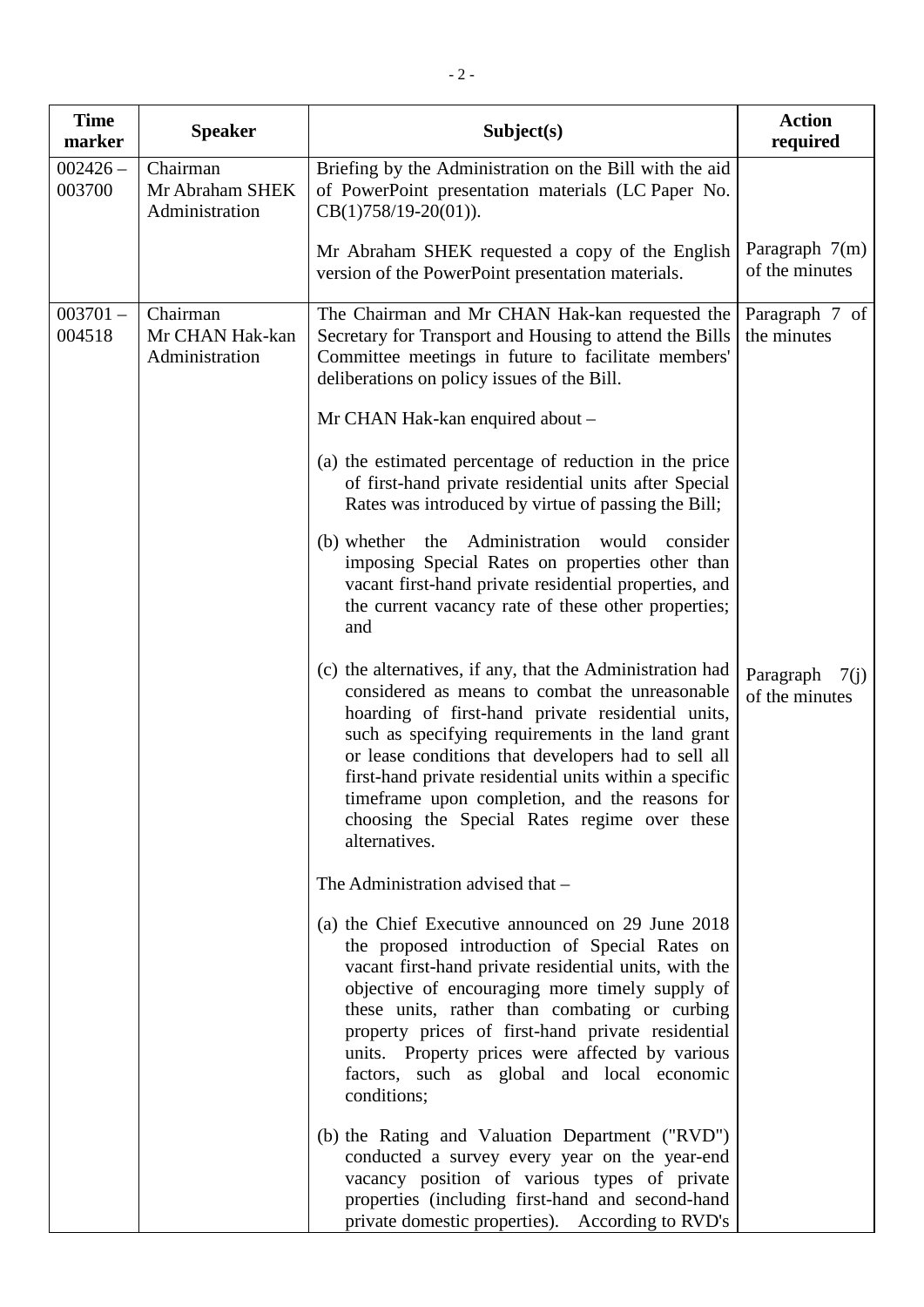| <b>Time</b><br>marker | <b>Speaker</b>                                               | Subject(s)                                                                                                                                                                                                                                                                                                                                                                                                                                                                                                                                                                                                                                                                                                                                                                                                                                                                          | <b>Action</b><br>required |
|-----------------------|--------------------------------------------------------------|-------------------------------------------------------------------------------------------------------------------------------------------------------------------------------------------------------------------------------------------------------------------------------------------------------------------------------------------------------------------------------------------------------------------------------------------------------------------------------------------------------------------------------------------------------------------------------------------------------------------------------------------------------------------------------------------------------------------------------------------------------------------------------------------------------------------------------------------------------------------------------------|---------------------------|
|                       |                                                              | statistics, the overall vacancy rate of private<br>domestic properties as at end-2019 was about<br>3.7%, which was even lower than the long-term<br>average vacancy rate of 5% over the period from<br>1999 to 2018. If the number of private domestic<br>units completed in 2019 was deducted from such<br>figure, the vacancy rate would be about 2.8%.<br>Such low level of vacancy rate indicated that it was<br>uncommon for flat owners to leave their properties<br>Furthermore, it was a normal market<br>vacant.<br>phenomenon that second-hand flats would be left<br>vacant for a short period of time when landlords<br>searched for buyers or tenants, engaged in price<br>negotiations or refurbished their properties. As<br>such, the introduction of Special Rates on all<br>residential properties might not effectively help<br>increase the housing supply; and |                           |
|                       |                                                              | (c) the Administration had not imposed in the past<br>requirement in the relevant land grant or lease<br>conditions that developers had to sell all the units<br>within a certain period after completing the<br>development. Hence, such approach could only<br>cover residential units built on newly leased land,<br>while residential units built on previously leased<br>land, including unsold first-hand private residential<br>units currently in the market, would continue to be<br>unregulated. This was not in line with the policy<br>intention of the Government to expedite the supply<br>of first-hand units by developers through the<br>measures.                                                                                                                                                                                                                 |                           |
| $004519-$<br>005422   | Chairman<br><b>CHAN</b><br>Mr<br>Chun-ying<br>Administration | Mr CHAN Chun-ying enquired about -<br>(a) the rationale for exempting part of Chinese temples<br>(華人廟宇) premises from the Special Rates<br>regime as referred to in paragraphs 25 to 27 of the<br>Administration's<br>response<br>(LC Paper<br>No.<br>$CB(1)751/19-20(04))$ to the letters from the Legal<br>Adviser of the Bills Committee, given that places<br>of worship of gods appeared to be unconnected<br>with private residential units and possible hoarding<br>of such units; and                                                                                                                                                                                                                                                                                                                                                                                       |                           |
|                       |                                                              | (b) the reasons for not exempting first-hand private<br>residential units above a certain size, say, units of<br>300 square metres ("sq m") or more, from the<br>Special Rates regime, given that they were<br>commonly regarded as luxurious apartments and<br>not the usual type of units in great public demand<br>for purchase or rental purposes, and it often took                                                                                                                                                                                                                                                                                                                                                                                                                                                                                                            |                           |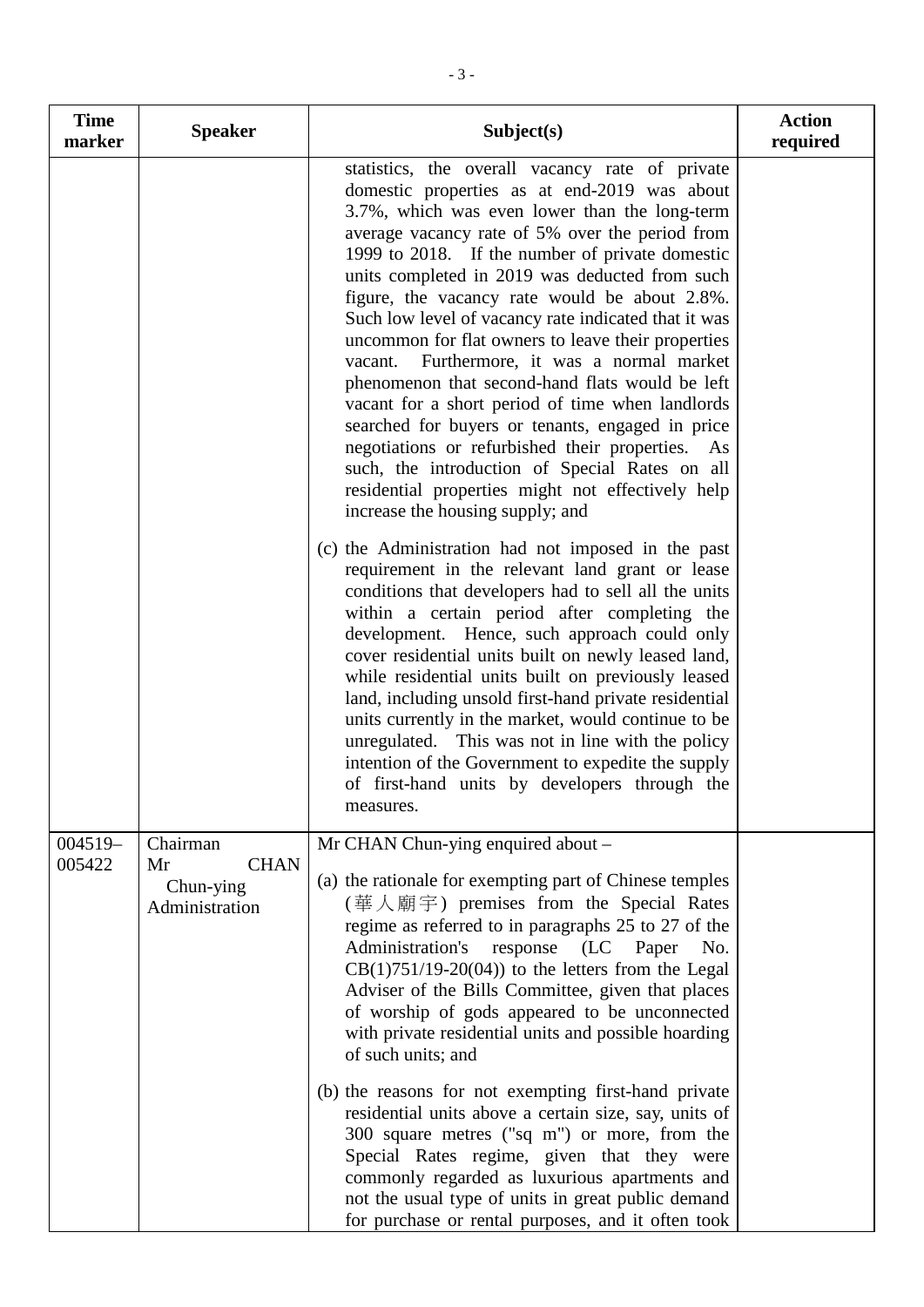| <b>Time</b><br>marker | <b>Speaker</b>                                               | Subject(s)                                                                                                                                                                                                                                                                                                                                                                                                                                                                                                                                                                                                                                                                                                                                                                                                                                                                                                                | <b>Action</b><br>required |
|-----------------------|--------------------------------------------------------------|---------------------------------------------------------------------------------------------------------------------------------------------------------------------------------------------------------------------------------------------------------------------------------------------------------------------------------------------------------------------------------------------------------------------------------------------------------------------------------------------------------------------------------------------------------------------------------------------------------------------------------------------------------------------------------------------------------------------------------------------------------------------------------------------------------------------------------------------------------------------------------------------------------------------------|---------------------------|
|                       |                                                              | developers more than 12 months to sell these units.                                                                                                                                                                                                                                                                                                                                                                                                                                                                                                                                                                                                                                                                                                                                                                                                                                                                       |                           |
|                       |                                                              | The Administration advised that -                                                                                                                                                                                                                                                                                                                                                                                                                                                                                                                                                                                                                                                                                                                                                                                                                                                                                         |                           |
|                       |                                                              | (a) the proposed new section $2(9)$ under the new<br>Schedule 1 of the Bill provided that premises built,<br>and used wholly or mainly, for the purpose of (i)<br>services<br>holding<br><b>or</b><br>saying<br>prayers<br>by<br>congregations loyal to a belief in accordance with<br>the practice of religious principles or (ii) a<br>monastery or convent are excluded from the<br>application of the Special Rates regime. While<br>places referred to in section 2(a) of the definition of<br>Chinese<br>Temples in the Chinese<br>Temples<br>Ordinance (Cap. 153) should be excluded from the<br>application of the Special Rates regime, the<br>Administration considered it not appropriate to<br>exclude places referred to in section $2(b)$ of the<br>definition, lest this would unnecessarily expand the<br>scope of the excluded premises and reduce the<br>effectiveness of the Special Rates regime; and |                           |
|                       |                                                              | (b) the policy intent of the Bill was to encourage more<br>timely supply of first-hand private residential units<br>of all sizes. In addition, it would be difficult to<br>determine the specific sizes of units which were<br>considered "luxurious" or "not the usual type of<br>units in great public demand for purchase or rental<br>purposes".                                                                                                                                                                                                                                                                                                                                                                                                                                                                                                                                                                      |                           |
|                       |                                                              | The Chairman urged the Administration to take note of<br>members' concerns and further consider the scope of<br>exemption of the premises as specified in the proposed<br>new section 2(9) under the new Schedule 1 of the Bill.                                                                                                                                                                                                                                                                                                                                                                                                                                                                                                                                                                                                                                                                                          |                           |
| $005423 -$<br>010100  | Chairman<br><b>LUK</b><br>Mr<br>Chung-hung<br>Administration | Mr LUK Chung-hung agreed to the policy intent of<br>the Bill but opined that the Administration should step<br>up its measures to prevent hoarding of first-hand<br>private residential units in completed projects. He<br>enquired about the rationale for setting the rate of<br>Special Rates at a flat rate of two times (i.e. 200%) of<br>the rateable value of a specified tenement, which was<br>about 5% of the property value.                                                                                                                                                                                                                                                                                                                                                                                                                                                                                   |                           |
|                       |                                                              | The Administration advised that based on the average<br>rental yield of 2.4% for residential property in June<br>2019, the proposed Special Rates chargeable for one<br>year was roughly equal to 5% of the property value.<br>The Administration considered that adopting a uniform<br>rate and pitching it at two times of the rateable value                                                                                                                                                                                                                                                                                                                                                                                                                                                                                                                                                                           |                           |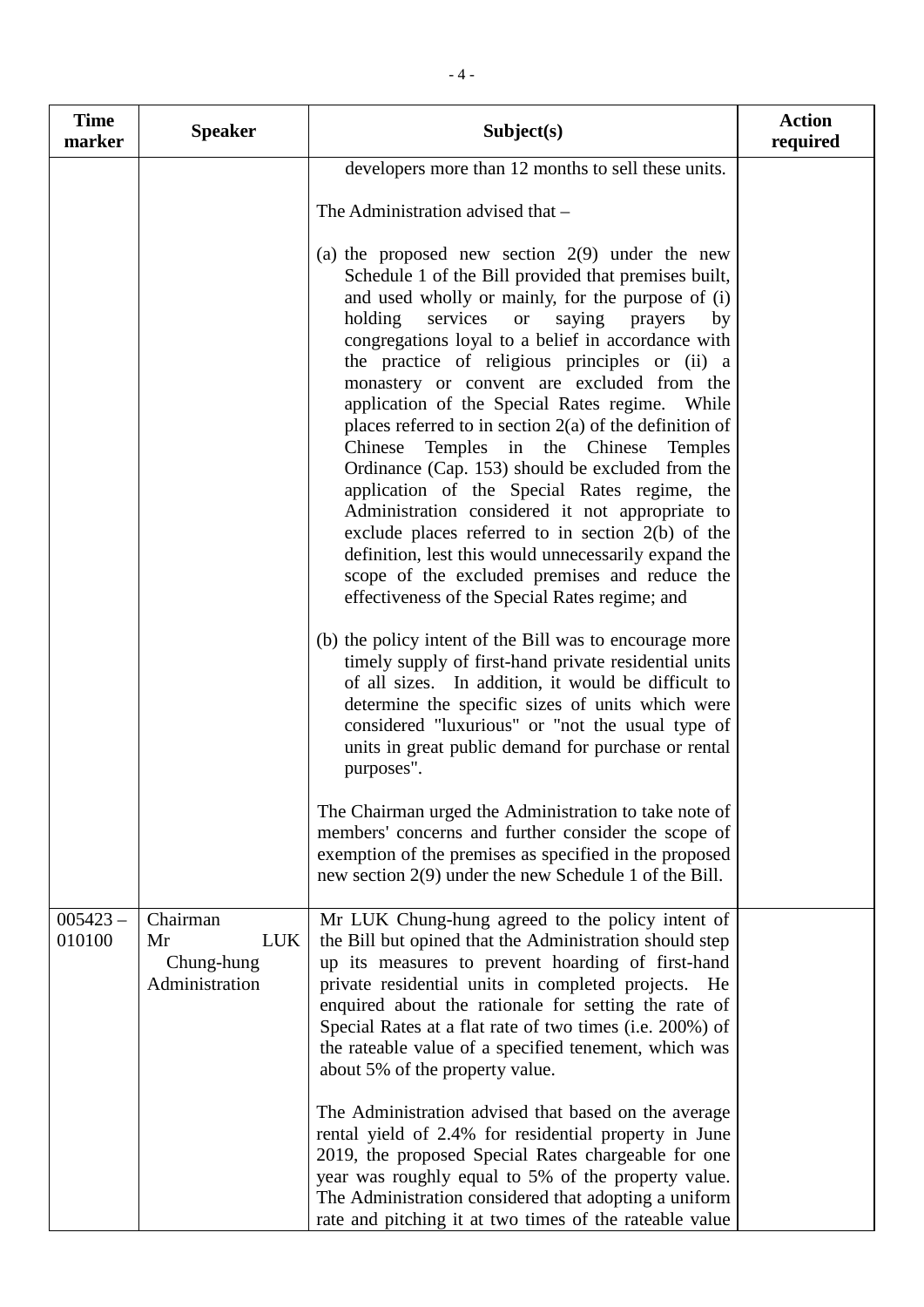| <b>Time</b><br>marker | <b>Speaker</b>                    | Subject(s)                                                                                                                                                                                                                                                                                                                                                                     | <b>Action</b><br>required           |
|-----------------------|-----------------------------------|--------------------------------------------------------------------------------------------------------------------------------------------------------------------------------------------------------------------------------------------------------------------------------------------------------------------------------------------------------------------------------|-------------------------------------|
|                       |                                   | would be sufficiently effective to send a clear signal to<br>the market, while avoiding the complications of<br>implementing a progressive tax regime as suggested by<br>some in society.                                                                                                                                                                                      |                                     |
|                       |                                   | Mr LUK opined that imposing the Special Rates of 5%<br>of the property value was a mild measure taking into<br>account the rise in property value of about 2.4 times in<br>the past 10 years, and hoped that charging of the<br>Special Rates could send a clear signal to the market to<br>prevent hoarding of first-hand private residential units<br>in completed projects. |                                     |
| $010101 -$            | Chairman                          | Mr Abraham SHEK made the following comments:                                                                                                                                                                                                                                                                                                                                   |                                     |
| 011634                | Mr Abraham SHEK<br>Administration | (a) the overall vacancy rate of private domestic<br>properties as at end-2019 being about 3.7% was a<br>very low percentage out of the total 1 210 000<br>domestic units;                                                                                                                                                                                                      |                                     |
|                       |                                   | (b) the Special Rates regime was by nature unfair as it<br>targeted the developers only;                                                                                                                                                                                                                                                                                       |                                     |
|                       |                                   | (c) Special Rates was to be imposed on completed<br>units but it had not been specified in the land grant<br>or leases, or anticipated by the developers when<br>they acquired the land on which the completed<br>units were built. To those developers, Special<br>Rates in a way produced a "retrospective effect";<br>and                                                   |                                     |
|                       |                                   | (d) some developers or first-owners were holding<br>properties for investment or staff quarters purpose,<br>and some properties were difficult to sell or rent<br>out.                                                                                                                                                                                                         |                                     |
|                       |                                   | Mr SHEK enquired about -                                                                                                                                                                                                                                                                                                                                                       |                                     |
|                       |                                   | (a) whether first-hand private residential units used as<br>staff quarters or for investment purpose would be<br>exempted under the Special Rates regime;                                                                                                                                                                                                                      | Paragraph<br>7(1)<br>of the minutes |
|                       |                                   | (b) details of the public consultation conducted by the<br>Administration following the announcement of the<br>proposed introduction of Special Rates on 29 June<br>2018, including when the consultation took place<br>and who the consulted stakeholders were;                                                                                                               | Paragraph $7(c)$<br>of the minutes  |
|                       |                                   | (c) the total number of government quarters units and<br>the number and percentage of vacant units; and                                                                                                                                                                                                                                                                        |                                     |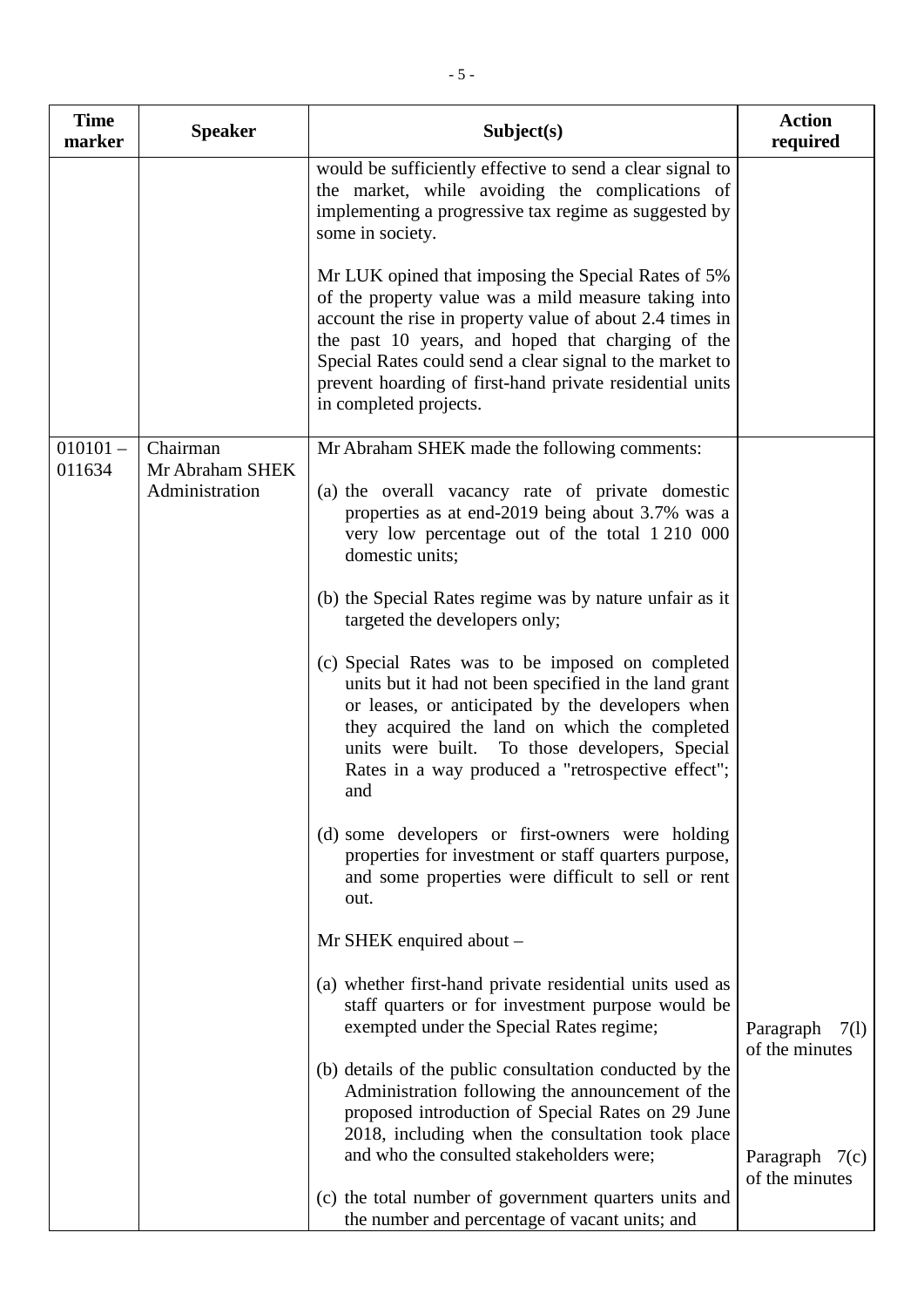| <b>Time</b><br>marker | <b>Speaker</b>                                | Subject(s)                                                                                                                                                                                                                                                                                                                                                                              | <b>Action</b><br>required          |
|-----------------------|-----------------------------------------------|-----------------------------------------------------------------------------------------------------------------------------------------------------------------------------------------------------------------------------------------------------------------------------------------------------------------------------------------------------------------------------------------|------------------------------------|
|                       |                                               | (d) on the basis of exempting from the Special Rates a<br>tenement under a stamped tenancy agreement at a<br>rent not less than the market rent for not less than<br>183 days in aggregate during the reporting period,<br>the reasons for setting the said threshold of 183<br>days but not shorter or longer.                                                                         | Paragraph $7(g)$<br>of the minutes |
|                       |                                               | The Administration advised that -<br>(a) first-hand private residential units used as staff<br>quarters or rented out at a rent not less than the<br>market rent for not less than 183 days in<br>aggregate during the reporting period would be<br>exempted from the Special Rates regime;                                                                                             |                                    |
|                       |                                               | (b) it would provide the requested information on<br>government quarters but added that government<br>quarters were not private residential units within<br>the policy objective of the Special Rates regime;<br>and<br>(c) the Government considered it reasonable and                                                                                                                 |                                    |
|                       |                                               | appropriate to set the threshold for renting out a<br>unit at 183 days (i.e. around six months or half of<br>a reporting period) as a shorter period might<br>reduce the effectiveness of the measure while a<br>longer period might be over stringent.                                                                                                                                 |                                    |
| $011635 -$<br>013111  | Chairman<br>Mr LAU Kwok-fan<br>Administration | Mr LAU Kwok-fan opined that the Administration<br>should simplify the administrative procedures in<br>issuing<br>relevant<br>documentation<br>for<br>certifying<br>completion of the residential units, as complicated<br>procedures and prolonged period of communications<br>between the parties would cause unnecessary delay in<br>the supply of those units. He enquired about $-$ |                                    |
|                       |                                               | (a) the distribution of the purported 10 000 units of<br>unsold first-hand private residential units in<br>completed projects as at 31 March 2020 by unit<br>size;                                                                                                                                                                                                                      | Paragraph $7(a)$<br>of the minutes |
|                       |                                               | (b) the justifications for using the issuing date of<br>Occupation Permits ("OPs") and not the date of<br>issuance of the Certificates of Compliance ("CCs")<br>as the relevant date for charging the Special Rates,<br>since residential units issued with OPs but not yet                                                                                                             | Paragraph $7(d)$<br>of the minutes |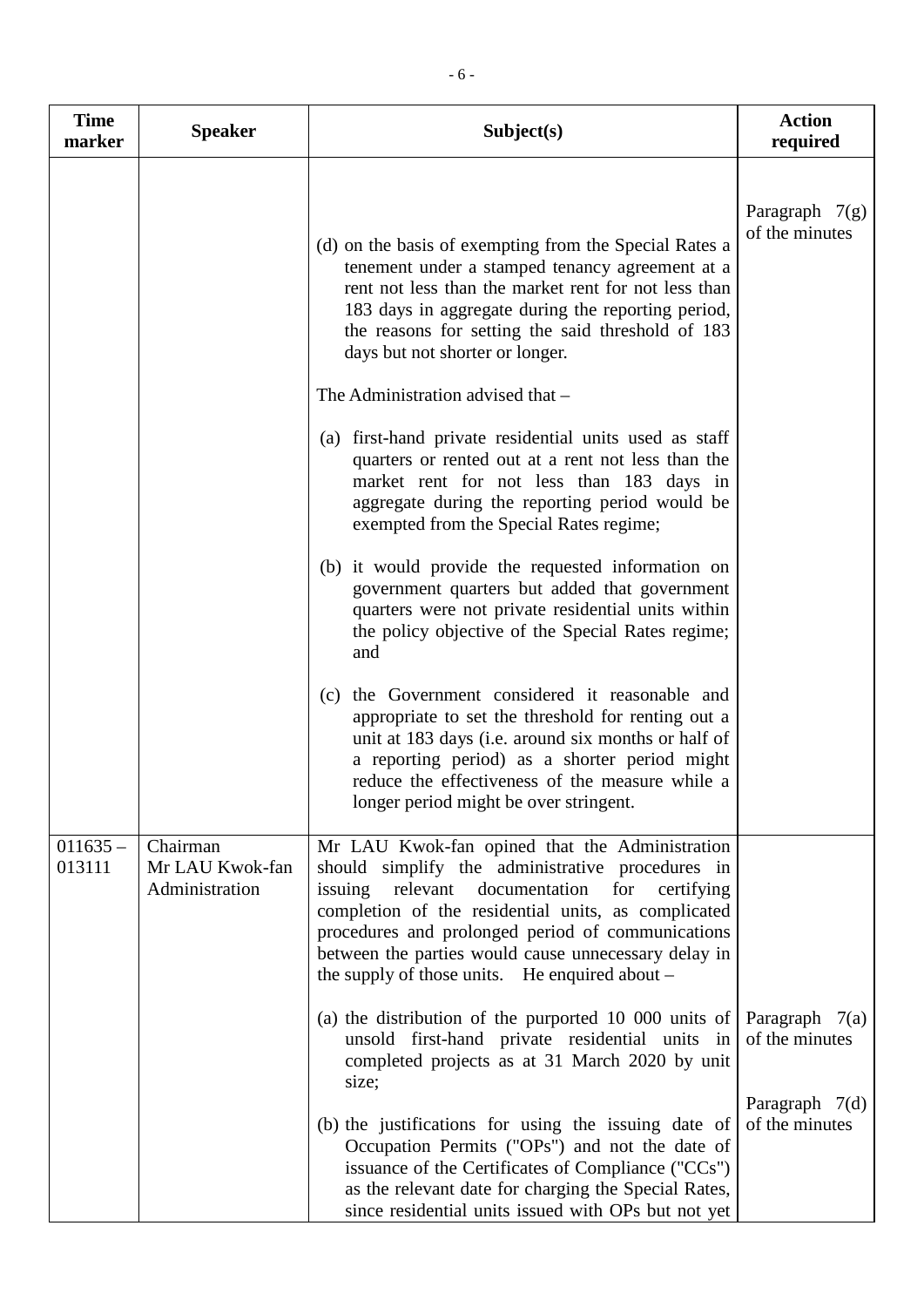| <b>Time</b><br>marker | <b>Speaker</b> | Subject(s)                                                                                                                                                                                                                                                                                                                                                                                                                                                                                                                                                                                                                                                                                                                                                                                                                                                                                                                                                                                                                                                                                                                                | <b>Action</b><br>required           |
|-----------------------|----------------|-------------------------------------------------------------------------------------------------------------------------------------------------------------------------------------------------------------------------------------------------------------------------------------------------------------------------------------------------------------------------------------------------------------------------------------------------------------------------------------------------------------------------------------------------------------------------------------------------------------------------------------------------------------------------------------------------------------------------------------------------------------------------------------------------------------------------------------------------------------------------------------------------------------------------------------------------------------------------------------------------------------------------------------------------------------------------------------------------------------------------------------------|-------------------------------------|
|                       |                | issued with CC and refurbished by developers<br>might not be ready for occupation by tenants and<br>hence not ready to be rented out; and                                                                                                                                                                                                                                                                                                                                                                                                                                                                                                                                                                                                                                                                                                                                                                                                                                                                                                                                                                                                 |                                     |
|                       |                | (c) the typical period of time between the issue of OPs<br>of first-hand private residential units and the<br>subsequent issue of their CCs.                                                                                                                                                                                                                                                                                                                                                                                                                                                                                                                                                                                                                                                                                                                                                                                                                                                                                                                                                                                              | Paragraph<br>7(f)<br>of the minutes |
|                       |                | The Administration advised that -                                                                                                                                                                                                                                                                                                                                                                                                                                                                                                                                                                                                                                                                                                                                                                                                                                                                                                                                                                                                                                                                                                         |                                     |
|                       |                | (a) the Government published statistics on private<br>housing supply in the primary market on the<br>website of the Transport and Housing Bureau on a<br>quarterly basis, including the number of unsold<br>first-hand private residential units in completed<br>projects, which might include vacant units or units<br>rented out by developers. As developers currently<br>were not required to declare the status of these<br>unsold units, the Administration did not have<br>sufficient information on the number or percentage<br>of these units which were rented out or left vacant.<br>The distribution of the unit size of these units was:<br>about 60% were class A (saleable area of less than<br>40 sq m) and class B (saleable area of 40 to 69.9 sq<br>m), about 13% was class C (saleable area of 70 to<br>99.9 sq m), and about 27% were class D (saleable<br>area of 100 to 159.9 sq m) and class E (saleable<br>area of 160 sq m or above); and                                                                                                                                                                       |                                     |
|                       |                | (b) the Government considered it appropriate to adopt<br>the issuing date of OP, rather than the issuing date<br>of CC, as the reference point in determining when<br>the developers should start submitting returns on<br>the status of the units. In principle, the issue of an<br>OP implied that the relevant unit could be occupied<br>and put into effective use.<br>According to the<br>Consent Scheme, developers might apply to the<br>Lands Department for pre-sale consent at a<br>maximum of 30 months in advance of the<br>completion of a residential property development,<br>and might choose to rent out the units after the<br>issue of OP. Developers did not have to wait until<br>the issue of CCs to sell or rent out the units.<br>- In<br>addition, some development or redevelopment<br>projects covered by old leases were not subject to<br>the Consent Scheme. Developers did not have to<br>apply for pre-sale consent or CCs prior to selling<br>these units. Starting from 2002, lease conditions<br>in general provided that developers could rent out<br>completed units with OPs issued. Developers who |                                     |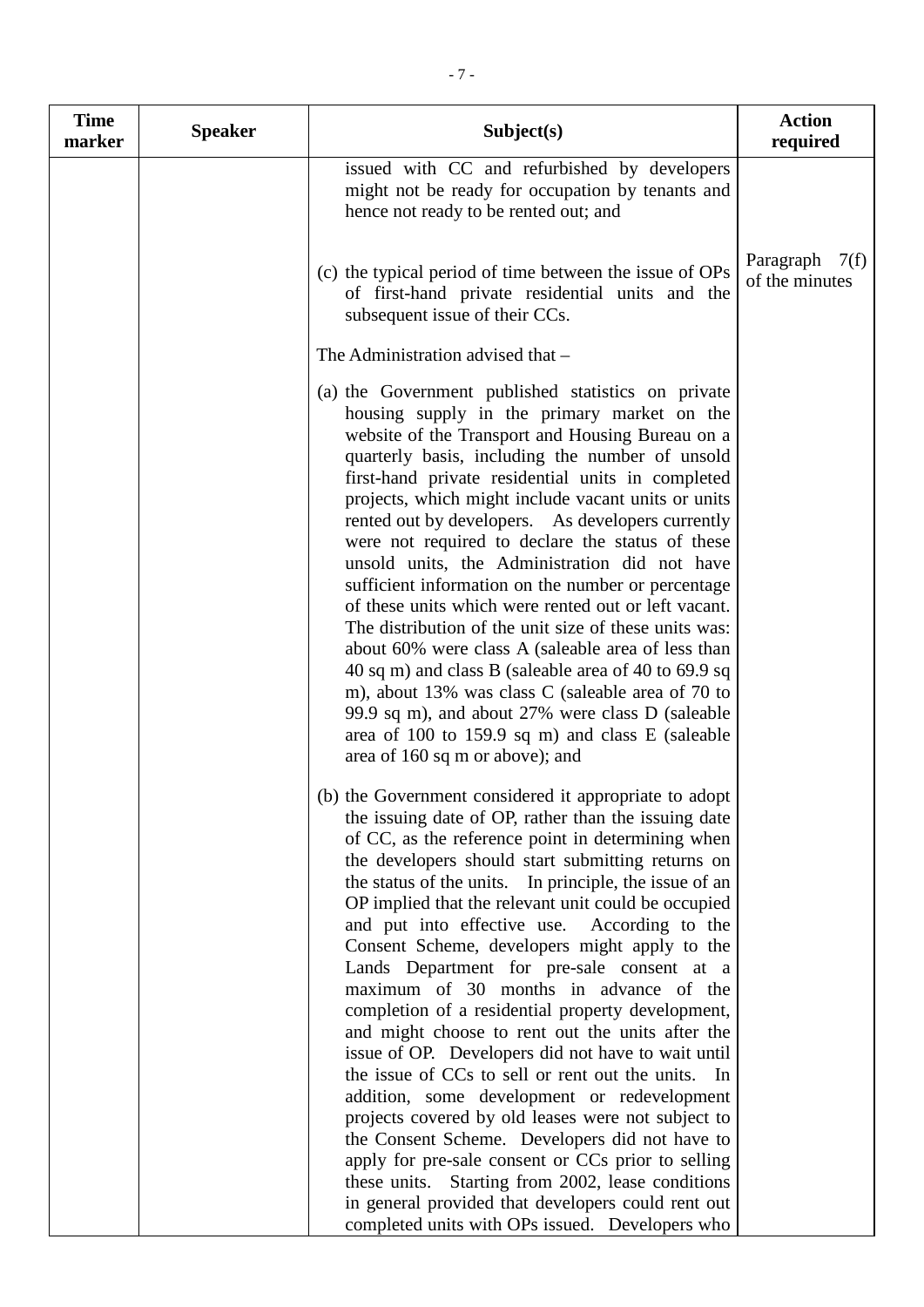| <b>Time</b><br>marker | <b>Speaker</b>                                  | Subject(s)                                                                                                                                                                                                                                                                                                                                                                                                                                                                                                                                                                                                                                                                                                                                                                                                                                                    | <b>Action</b><br>required           |
|-----------------------|-------------------------------------------------|---------------------------------------------------------------------------------------------------------------------------------------------------------------------------------------------------------------------------------------------------------------------------------------------------------------------------------------------------------------------------------------------------------------------------------------------------------------------------------------------------------------------------------------------------------------------------------------------------------------------------------------------------------------------------------------------------------------------------------------------------------------------------------------------------------------------------------------------------------------|-------------------------------------|
|                       |                                                 | were able to fulfill certain requirements (e.g. the<br>tenancy period shall not exceed 10 years) could<br>rent out the units without the need to obtain prior<br>consent from the Director of Lands.                                                                                                                                                                                                                                                                                                                                                                                                                                                                                                                                                                                                                                                          |                                     |
| $013112 -$<br>013829  | Chairman<br>Ir Dr LO Wai-kwok<br>Administration | Ir Dr LO Wai-kwok opined that unreasonable hoarding<br>of first-hand private residential units in completed<br>projects was undesirable but the Administration had<br>not provided sufficient information and evidence to<br>prove that there had been such hoarding of unsold<br>units. It should conduct an analysis of the unsold<br>first-hand private residential units in completed<br>projects in the past 10 years to ascertain the extent of<br>hoarding of such units, if any. The analysis should<br>include the actual number of unsold units each year<br>vis-à-vis the number of transactions of first-hand<br>private residential units that took place each year, the<br>reasons for such units to remain unsold, and the extent<br>which<br>the<br>unsold<br>units<br>normal<br>to<br>were<br>works-in-progress units. He enquired about $-$ | Paragraph $7(b)$<br>of the minutes  |
|                       |                                                 | (a) the alternatives, if any, that the Administration had<br>considered as means to combat the unreasonable<br>hoarding of first-hand private residential units and<br>the reasons for choosing the Special Rates regime<br>over these alternatives; and                                                                                                                                                                                                                                                                                                                                                                                                                                                                                                                                                                                                      | Paragraph<br>7(i)<br>of the minutes |
|                       |                                                 | (b) the number of unsold first-hand private residential<br>would<br>which<br>be regarded by<br>the<br>units<br>Administration as normal and reasonable.                                                                                                                                                                                                                                                                                                                                                                                                                                                                                                                                                                                                                                                                                                       | Paragraph<br>7(i)<br>of the minutes |
|                       |                                                 | The Administration advised that -                                                                                                                                                                                                                                                                                                                                                                                                                                                                                                                                                                                                                                                                                                                                                                                                                             |                                     |
|                       |                                                 | (a) it had taken note that the number of unsold<br>first-hand private residential units in completed<br>projects had been increasing in recent years, from<br>4 000 units at end-March 2013 to 9 000<br>around<br>units at end-March 2018, and around 10 000 units<br>as at 31 March 2020. Among them, about 4 000<br>units were completed before 2017, about 2000<br>units were completed in 2018, and the remaining<br>units were completed in 2019 and 2020; and                                                                                                                                                                                                                                                                                                                                                                                           |                                     |
|                       |                                                 | (b) the rising trend was undesirable in the face of a<br>housing shortage, hence the Government proposed<br>to introduce the Special Rates regime with a view<br>to encouraging more timely supply of these units.                                                                                                                                                                                                                                                                                                                                                                                                                                                                                                                                                                                                                                            |                                     |
| $013830 -$<br>020030  | Chairman<br>Mr Tony TSE                         | Mr Tony TSE opined that the policy objective of the<br>Bill appeared to skew towards encouraging the sale                                                                                                                                                                                                                                                                                                                                                                                                                                                                                                                                                                                                                                                                                                                                                     |                                     |
|                       | Administration                                  | rather than renting out of first-hand private residential                                                                                                                                                                                                                                                                                                                                                                                                                                                                                                                                                                                                                                                                                                                                                                                                     |                                     |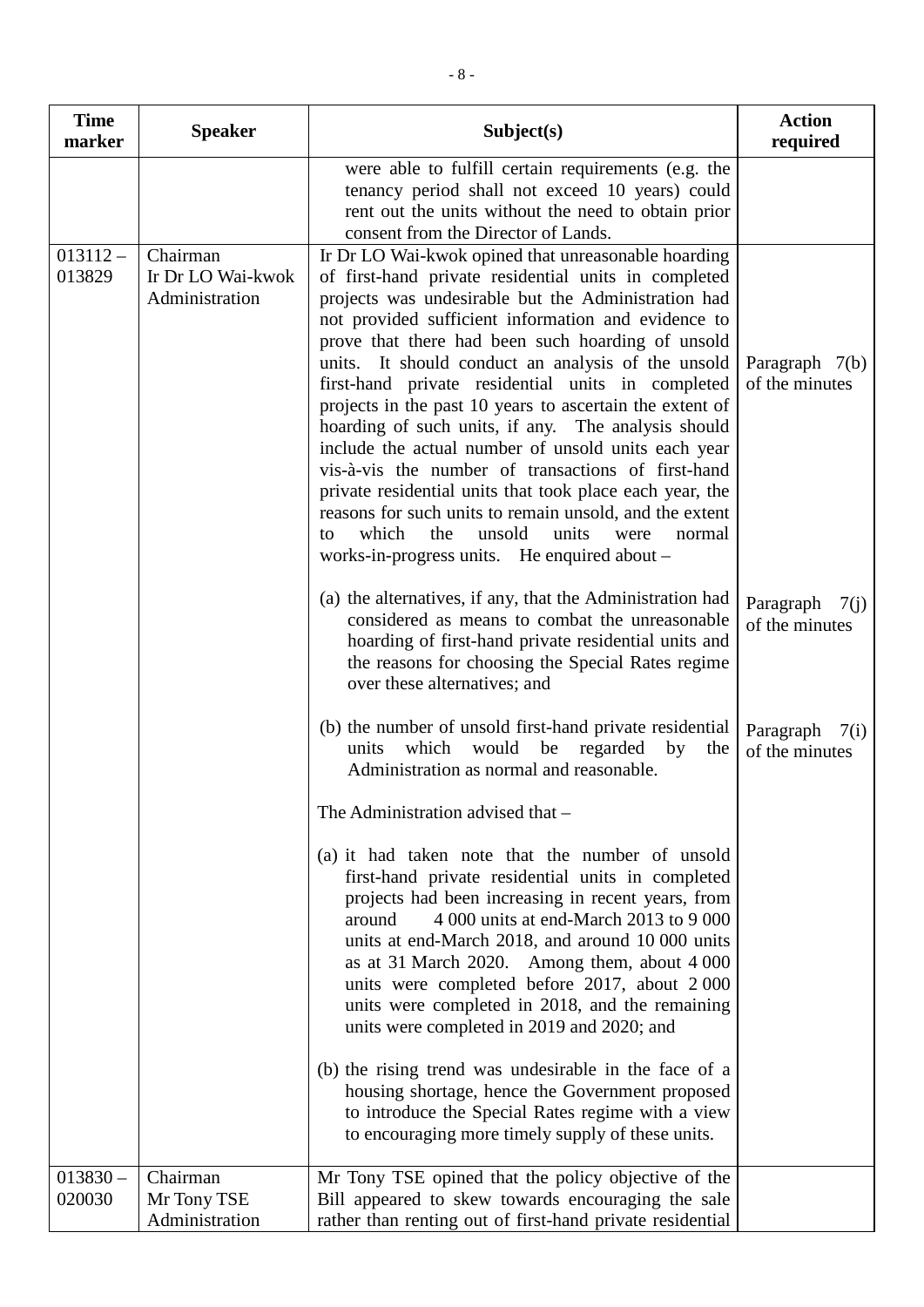| <b>Time</b><br>marker | <b>Speaker</b> | Subject(s)                                                                                                                                                                                                                                                                                                                                                                                                            | <b>Action</b><br>required        |
|-----------------------|----------------|-----------------------------------------------------------------------------------------------------------------------------------------------------------------------------------------------------------------------------------------------------------------------------------------------------------------------------------------------------------------------------------------------------------------------|----------------------------------|
|                       |                | units in completed projects. He enquired about -                                                                                                                                                                                                                                                                                                                                                                      |                                  |
|                       |                | (a) whether and how the Administration would provide<br>information relating to the market rent to<br>first-owners to facilitate their compliance with the<br>exemption requirement, given that a tenement<br>rented out under a stamped tenancy agreement at a<br>rent not less than the market rent for not less than<br>183 days in aggregate during the reporting period<br>would be exempted from Special Rates; | Paragraph 7(h)<br>of the minutes |
|                       |                | (b) whether the Administration had made assessment<br>on its relevant manpower requirement for and the<br>effect of introducing the Special Rates regime (e.g.<br>the possibility of causing large-scale private<br>residential projects to develop in phases which led<br>to a delay in completion of such projects);                                                                                                |                                  |
|                       |                | (c) whether the use of a tenement, e.g. domestic or as<br>staff quarters, etc., was specified in the relevant<br>OPs or to be determined by other means; and                                                                                                                                                                                                                                                          |                                  |
|                       |                | (d) whether first-owners could sell the tenements being<br>rented out for not less than 183 days in aggregate<br>during the reporting period at a rent not less than<br>the market rent and be exempted from Special<br>Rates.                                                                                                                                                                                        |                                  |
|                       |                | The Administration advised that -                                                                                                                                                                                                                                                                                                                                                                                     |                                  |
|                       |                | (a) the objective of the Bill was to encourage<br>developers to expedite the supply of first-hand<br>private residential units in completed projects.<br>The Administration had no specific views on the<br>ways in which developers dispose of the units, i.e.<br>by selling them or renting them out;                                                                                                               |                                  |
|                       |                | (b) it had taken note of members' concerns on the<br>rental period for compliance with the exemption<br>requirement under the Special Rates regime;                                                                                                                                                                                                                                                                   |                                  |
|                       |                | (c) in evaluating whether the relevant rent was market<br>rent, RVD would consider the actual circumstances<br>of each individual case and all relevant factors,<br>including the information provided by the<br>first-owner in the return and whether the rent was<br>one at which the specified tenement might                                                                                                      |                                  |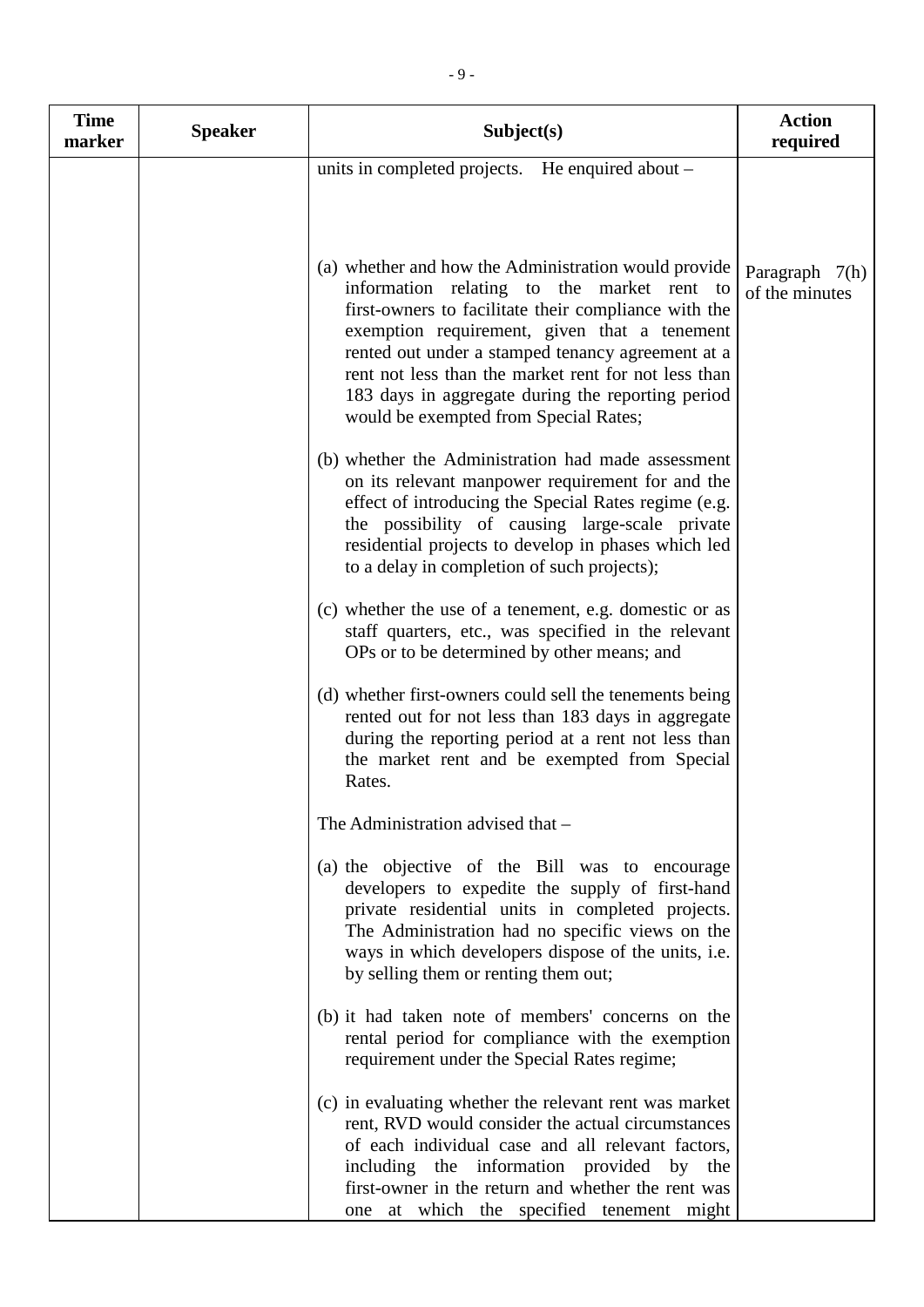| <b>Time</b><br>marker | <b>Speaker</b>                                                | Subject(s)                                                                                                                                                                                                                                                                                                                                                                                                                                                                                                                                                                                                                                                                                                                                                                                                                                                                                                                                                                                                                                                                                         | <b>Action</b><br>required |
|-----------------------|---------------------------------------------------------------|----------------------------------------------------------------------------------------------------------------------------------------------------------------------------------------------------------------------------------------------------------------------------------------------------------------------------------------------------------------------------------------------------------------------------------------------------------------------------------------------------------------------------------------------------------------------------------------------------------------------------------------------------------------------------------------------------------------------------------------------------------------------------------------------------------------------------------------------------------------------------------------------------------------------------------------------------------------------------------------------------------------------------------------------------------------------------------------------------|---------------------------|
|                       |                                                               | reasonably be expected to be let in the open market<br>on the terms of the tenancy agreement or<br>agreements, with both the landlord and the tenant<br>to the tenancy acting at arm's length. If RVD<br>considered that a first-owner was liable for Special<br>Rates, the first-owner would receive a demand note<br>specifying the amount of Special Rates required to<br>be paid in about three to four months after<br>submitting the return to RVD;                                                                                                                                                                                                                                                                                                                                                                                                                                                                                                                                                                                                                                          |                           |
|                       |                                                               | (d) it did not expect that the Special Rates regime<br>would entice developers to develop large-scale<br>private residential projects in phases or lead to<br>delay in project completion;                                                                                                                                                                                                                                                                                                                                                                                                                                                                                                                                                                                                                                                                                                                                                                                                                                                                                                         |                           |
|                       |                                                               | (e) while some premises were permitted for domestic<br>use under the OPs, their nature was different from<br>that of private residential units and hence not<br>within the intended scope under the Special Rates<br>regime. Examples of these premises included<br>staff<br>student quarters,<br>and<br>The<br>etc.<br>Administration therefore proposed to set out in<br>Schedule 1 of the Bill a list of premises to be<br>excluded from the application of the Special Rates<br>regime; and                                                                                                                                                                                                                                                                                                                                                                                                                                                                                                                                                                                                    |                           |
|                       |                                                               | (f) first-owners could sell the tenements being rented<br>out and be exempted from Special Rates.                                                                                                                                                                                                                                                                                                                                                                                                                                                                                                                                                                                                                                                                                                                                                                                                                                                                                                                                                                                                  |                           |
| $020031 -$<br>020620  | Chairman<br><b>WONG</b><br>Mr<br>Ting-kwong<br>Administration | Mr WONG Ting-kwong said that he understood the<br>objective of the Bill was to achieve effective use of<br>available housing resources by increasing<br>the<br>circulation of first-hand private residential units. He<br>did not agree with some views that the Special Rates<br>regime was to punish developers. He opined that<br>high property prices might be partly due to the high<br>land price policy, construction costs, inflation and<br>regulatory compliance costs. In addition, he opined<br>that there were loopholes and technical details under<br>the Bill which would need to be further considered,<br>and the Administration should provide sufficient<br>information to address members' concerns on the<br>provisions of the Bill. He enquired whether the<br>Administration would, apart from imposing Special<br>Rates, provide any incentives to encourage more<br>timely supply of these units, such as providing<br>concessions in stamp duty or property tax for early sale<br>or rental of the units, etc.<br>The Administration advised that Special Rates was not |                           |